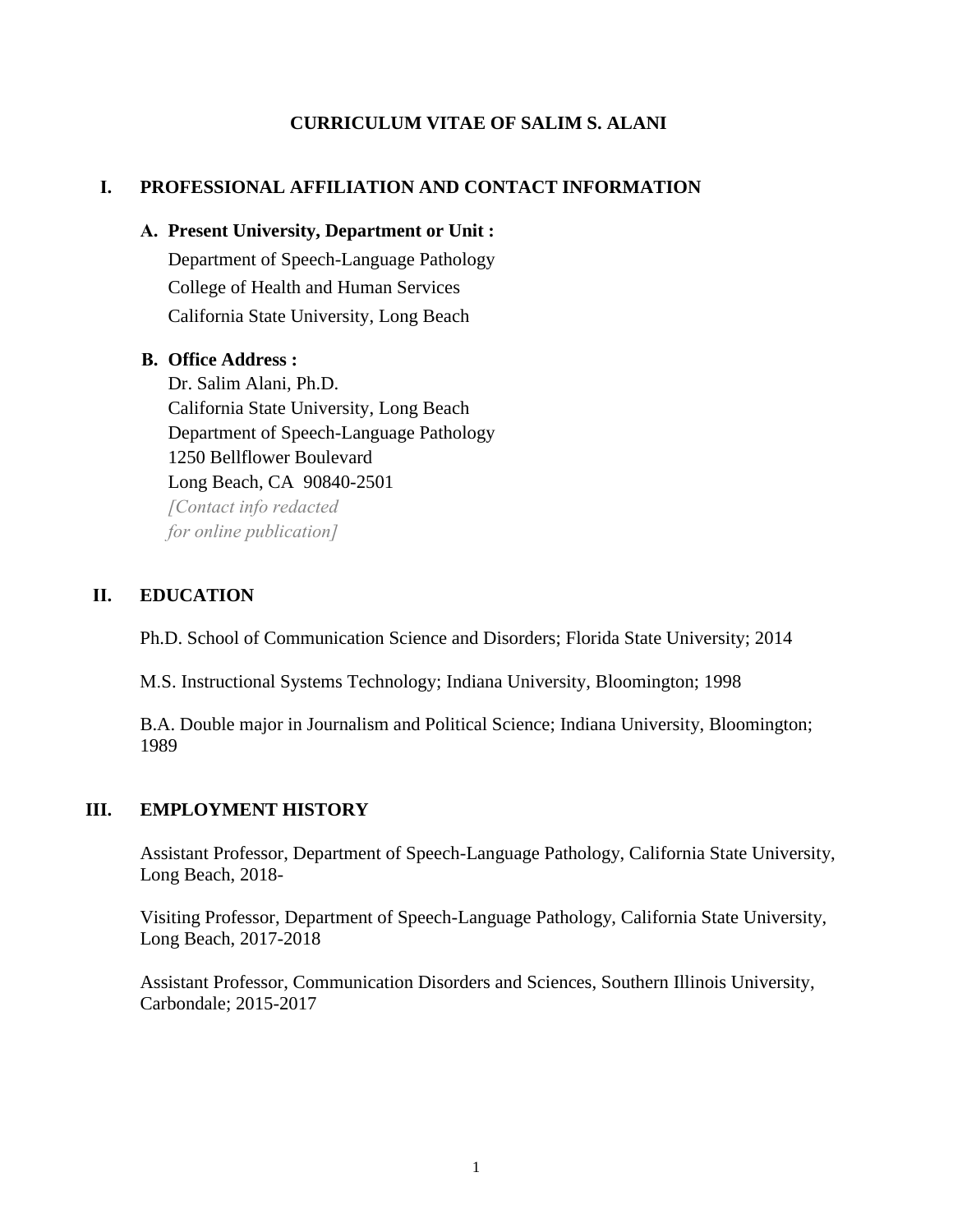#### **IV. INTERESTS AND SPECIALTIES**

- Dysphagia
- Pulse oximetry (PO) levels during the swallow in healthy adults and chronic obstructive pulmonary disease (COPD) populations
- Measure electrophysiological responses and changes in individuals with speech and language disorders

# **V. CONFERENCE PRESENTATIONS, INVITED**

2020-**Alani, S. S.**, & Franca, M. C. *Professional Skills in a Changing World: International Alliances.* Lecture presentation session presented at the annual convention of the Illinois Speech-Language-Hearing Association, Chicago, IL.

2019-**Alani, S. S.**, & Franca, M. C. *Long-Reach diversity: International collaboration.* Lecture presentation session presented at the annual convention of the Illinois Speech-Language-Hearing Association, Chicago, IL.

### **VI. CONFERENCE PRESENTATIONS, PEER REVIEWED**

2021-Boyer, V. E., Franca, M. C., **Alani, S.**, Harten, A., & Stierwalt, A. G. *How to Enhance Efficiency and Effectiveness of Interpreter Collaboration*. Oral panel session seminar that will be presented at the annual convention of the American Speech-Language-Hearing Association. Washington, D.C.

2021-**Alani, S.**, Stierwalt, J. A. G., LaPointe, L. L., Morris, R. J., Jeong, A. C., *Pulse Oximetry levels during swallowing in healthy adults and individuals with severe and very severe COPD*. Oral presentation at the inaugural Week of Research, Scholarly, and Creative Activity (RSCA) at California State University, Long Beach. Long Beach, CA.

2020-Franca, M. C., Boyer, V. E., **Alani, S. S.**, Stierwalt, J. A. G. *Diversity Now: A Toolbox for Cultural Competence.* Oral panel session seminar that will be presented at the annual convention of the American Speech-Language-Hearing Association. Orlando, FL.

2020-Franca, M. C. & **Alani, S. S.** *Diversity Issues in Speech-Language Pathology: A Learning Path to Competency.* Lecture presentation session that will be presented at the annual convention of the Illinois Speech-Language-Hearing Association, Chicago, IL.

2019-**Alani, S. S.**, Stierwalt, J. A. G., LaPointe, L. L., Morris, R. J., Jeong, A. C., & Garcia, E. *Pulse Oximetry levels during swallowing in healthy adults and individuals with COPD*. Poster presentation session presented at the annual convention of the California Speech-Language-Hearing Association, Pasadena, CA.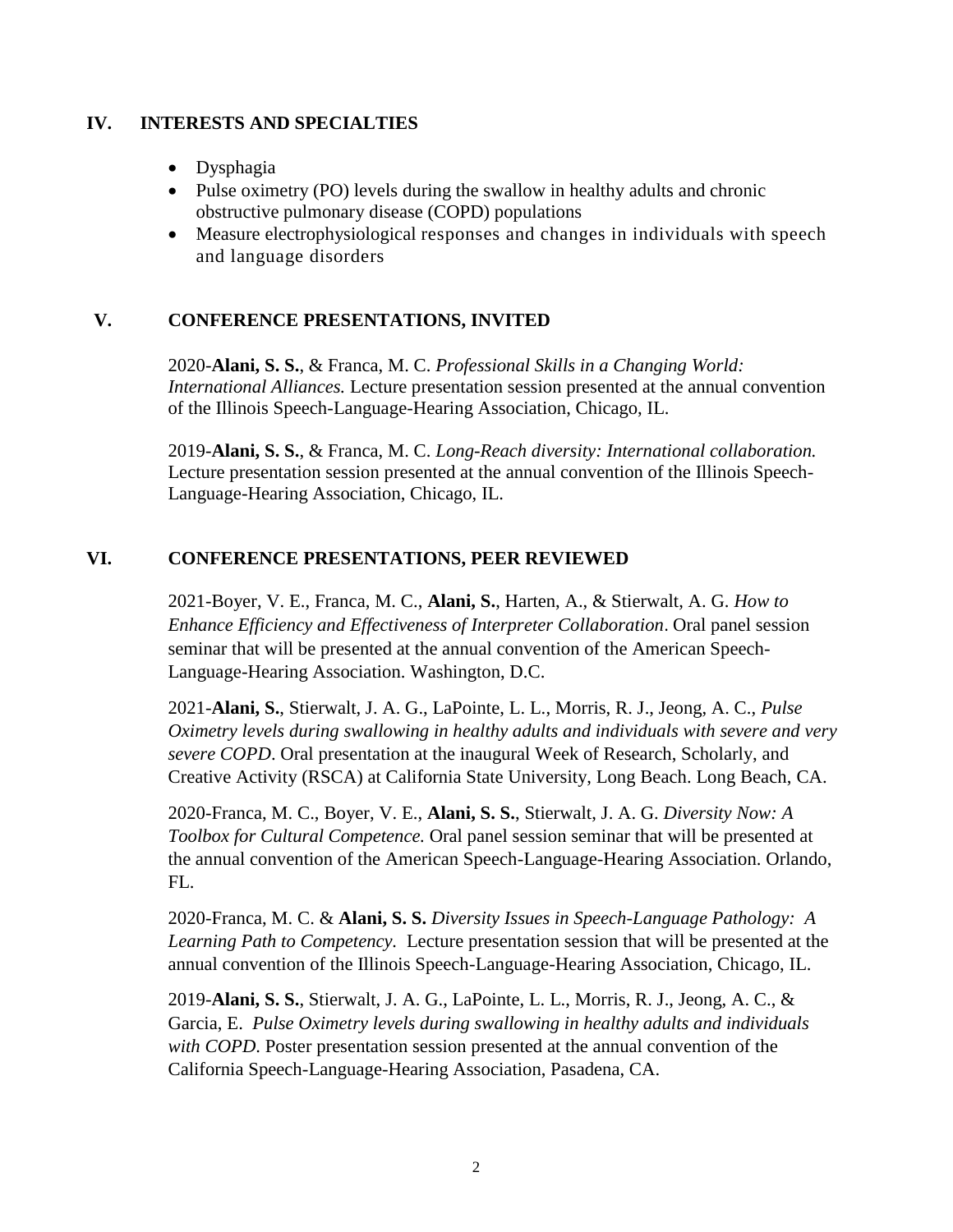2019-**Alani, S. S.**, Stierwalt, J. A. G., & Garcia, E. *Pulse Oximetry: 100ml water swallow in healthy adults and those with COPD*. Poster presentation session presented at the annual convention of the California Speech-Language-Hearing Association, Pasadena, CA.

2019-**Alani, S. S.**, Stierwalt, J. A. G., LaPointe, L. L., Morris, R. J. & Jeong, A. C. *Pulse Oximetry levels in healthy adults and those with COPD*. Lecture presentation session presented at the annual convention of the Illinois Speech-Language-Hearing Association, Chicago, IL.

2019-Franca, M. C., & **Alani, S. S.** *Diversity Pathways-from awareness to competence.*  Lecture presentation session presented at the annual convention of the Illinois Speech-Language-Hearing Association, Chicago, IL.

2018- **Alani, S. S.**, Stierwalt, J. A. G., LaPointe, L. L., Morris, R. J. & Jeong, A. C. *Pulse Oximetry: Swallowing in Healthy Adults and Individuals with COPD.* Lecture presentation session presented at the annual convention of the Illinois Speech-Language-Hearing Association, Chicago, IL.

2017- **Alani, S. S.**, Stierwalt, J. A. G., LaPointe, L. L., Morris, R. J. & Jeong, A. C. *An Investigation of pulse oximetry (PO) levels during swallowing in healthy adults and individuals with COPD*. Flash lecture presentation presented at the annual convention of the American Speech-Language-Hearing Association. Los Angeles, CA.

2017 - Sullivan, H., Upton, T., **Alani. S. S**., Nichols, J. & Buono, F. *Measurement of Disability Attitudes and Video Gaming Tendencies Among Rehabilitation Students*. Poster session presented at the annual conference of the National Council on Rehabilitation Education (NCRE). Anaheim, CA.

2017- **Alani, S. S.**, Bingel, C. *Pulse Oximetry (PO) Levels during a 100 ml Swallow test in Healthy Adults and Individuals with COPD: A Proposed Study. Poster session* presented at the Undergraduate, Graduate and Professional Creative Activities Research Forum. Center for Undergraduate Research and Creative Activities. Carbondale, IL.

2017- **Alani, S. S.**, Stierwalt, J. A. G., LaPointe, L. L., Morris, R. J. & Jeong, A. C. *An Investigation of pulse oximetry (PO) levels during swallowing in healthy adults*. Poster session presented at the annual convention of the Illinois Speech-Language-Hearing Association, Chicago, IL.

2016- **Alani, S. S.**, Stierwalt, J. A. G., LaPointe, L. L., Morris, R. J. & Jeong, A. C. *Examination of pulse oximetry (PO) levels during swallowing in healthy adults.* Poster session presented at the annual convention of the Illinois Speech-Language-Hearing Association, Chicago, IL.

2016- **Alani, S. S.**, Stierwalt, J. A. G., LaPointe, L. L., Morris, R. J. & Jeong, A. C. *An Investigation of pulse oximetry (PO) levels during swallowing in healthy adults*. Poster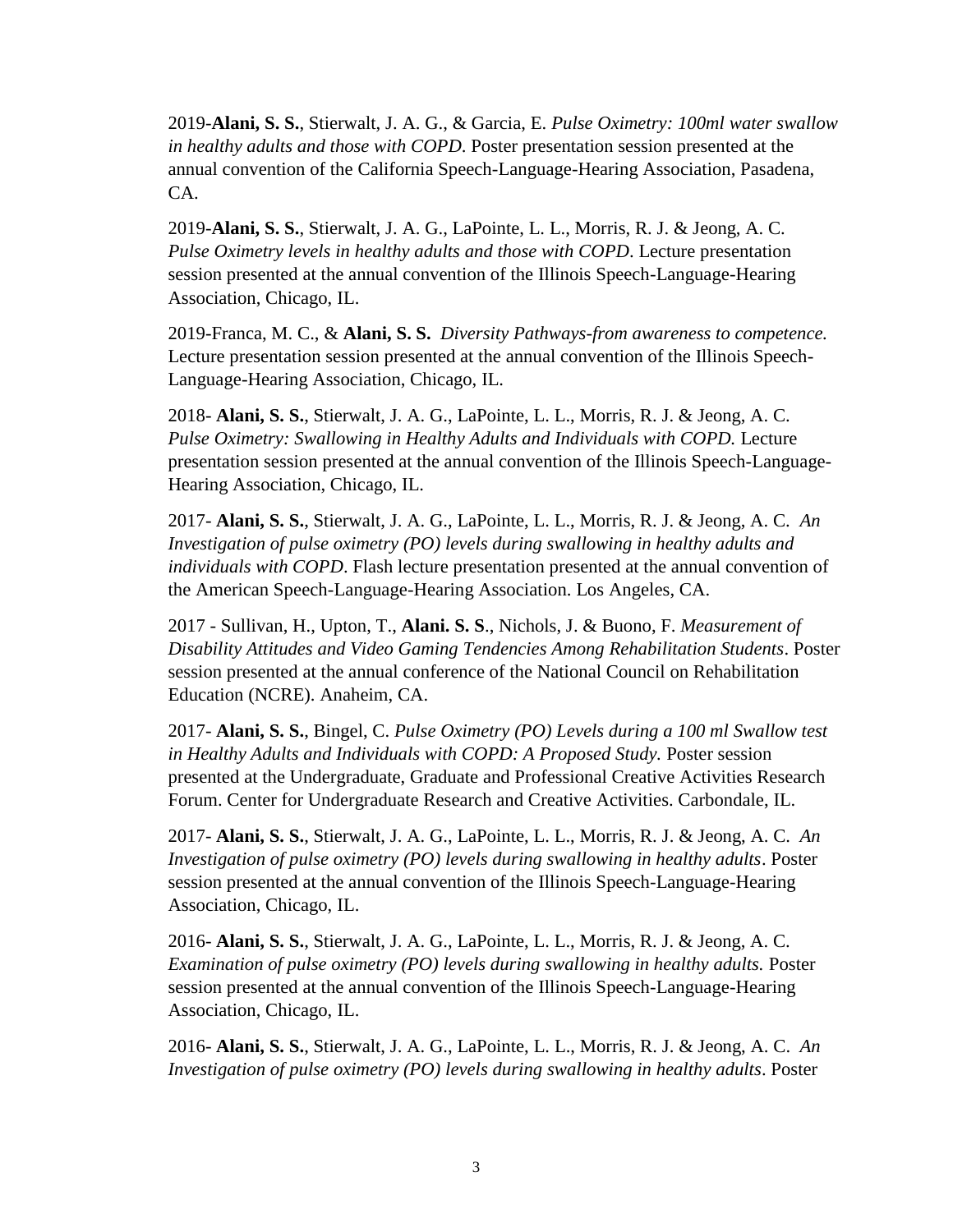session presented at the annual convention of the American Speech-Language-Hearing Association. Philadelphia, PA.

2016-**Alani, S. S.** *Chronic obstructive pulmonary disease (COPD) and pulse oximetry (PO) levels.* Talk presented at the College of Education and Human Services Lighting Talks, Carbondale, IL.

2014 – **Alani, S. S.** *An investigation of pulse oximetry (PO) levels during swallowing in healthy adults and individuals with chronic obstructive pulmonary disease (COPD)*. Poster session presented at the Doctoral Leadership Presentation and Research Reception, Tallahassee, FL.

2010 – LaPointe, L. L., **Alani, S. S.**, Alvarado, C., Bell, T., Benstock, A., Cacciatore, S.,Swedberg, O. *Perceived stress of students in communication disorders and music therapy*. Poster session presented at the annual convention of the American Speech-Language-Hearing Association. New Orleans, LA.

2009 – **Alani, S. S.**, & Constantino, K. *BIOPAC: A system for measuring physiologic correlates of workload during speech, language, and cognitive tasks*. Poster session presented at the National Student Speech-Language Hearing Association Regional Conference. Tallahassee, FL.

2009 – Kim, M., Stierwalt, A.G. J., LaPointe, L. L., **Alani, S.**, & Lewis, K. *Gesture during word retrieval: A comparison between TBI and normal controls.* Poster session presented at the annual meeting of the North Florida Conference on Communication Disorders, Tallahassee, FL.

2008 – Kim, M., Stierwalt, A.G. J., LaPointe, L. L., **Alani, S.**, & Lewis, K. *Gesture during word retrieval: A comparison between TBI and normal controls.* Invited presentation for the rehabilitation team at the Rancho Los Amigos National Rehabilitation Center, Downey, CA.

2007 – Scott, L. A., **Alani, S.**, Stierwalt, J. A. G., Holt, V., LaPointe, L. L. & Maitland, C. *Walking and talking: Dual task effects on neurogenic disfluency*. Seminar presented at the annual convention of American Speech-Language-Hearing Association. Boston, MA.

2007 – Kim, M., Stierwalt, A.G. J., LaPointe, L. L., **Alani, S**., & Lewis, K. *Gesture during word retrieval: A comparison between TBI and normal controls.* Poster Session presented at the annual convention of the American Speech-Language-Hearing Association, Boston. MA.

### **VII. CONFERENCE PRESENTATIONS, SERVICE**

2020- As Multicultural Track Chair and Coordinator, I invited and introduced guest speaker Valerie Boyer, Associate Professor, Southern Illinois University, Carbondale. Lecture session topic: *Assessment and Intervention in Diverse Populations with Autism.* Annual convention of the Illinois Speech-Language-Hearing Association, Chicago, IL.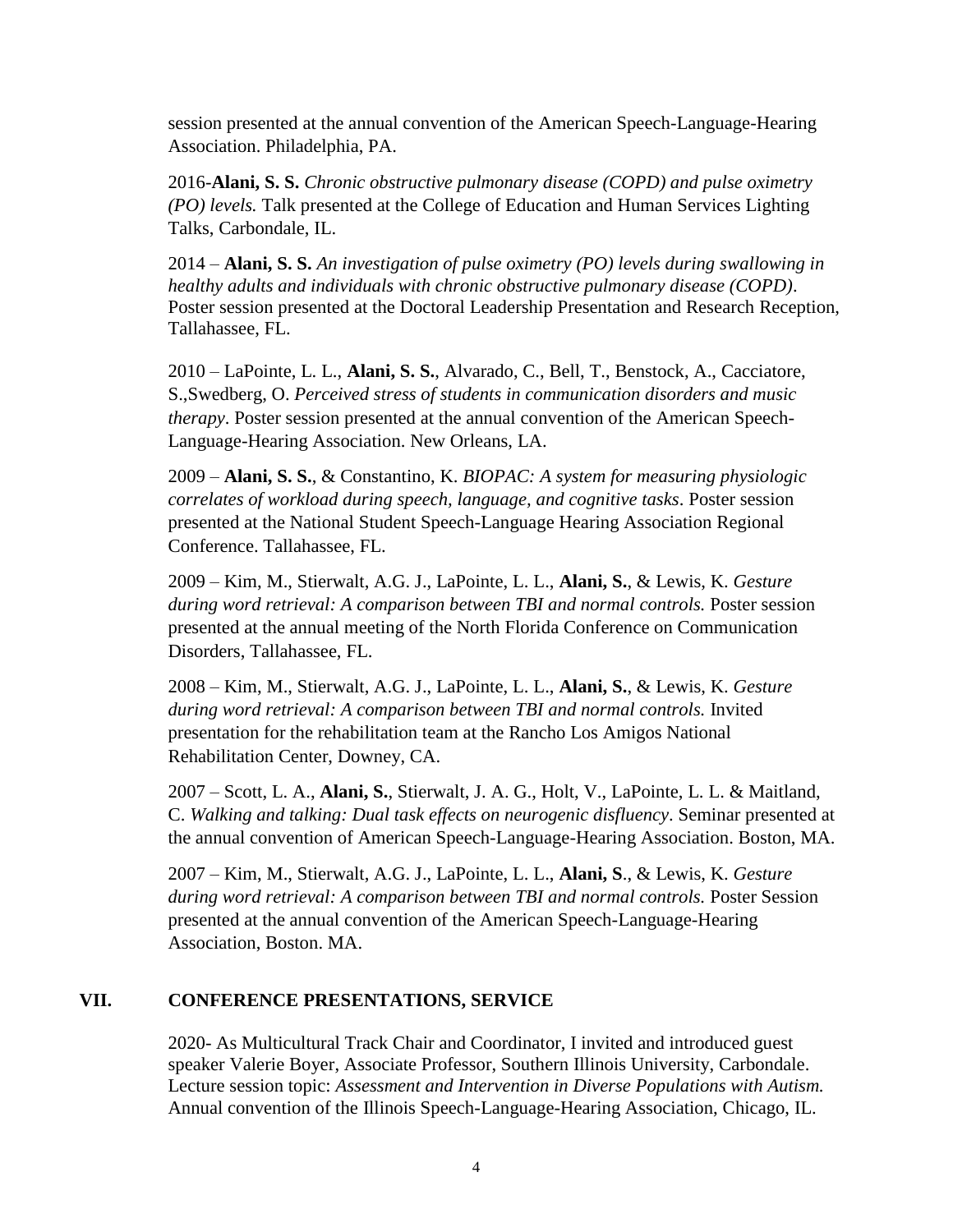2020- As Multicultural Track Chair and Coordinator, I invited and introduced guest speaker Julie Stierwalt, Consultant in the Division of Speech Pathology, Department of Neurology at the Mayo Clinic. Lecture session topic: *Optimizing Speech and Language Services in a Global Market Place.* Annual convention of the Illinois Speech-Language-Hearing Association, Chicago, IL.

2020- As Multicultural Track Chair and Coordinator, I invited and introduced guest speaker Heidi Harbers, Associate Professor, Department of Communication Sciences and Disorders, Illinois State University. Lecture session topic: *Creating Cultural Competent Professionals: We Can Do Better.* Annual convention of the Illinois Speech-Language-Hearing Association, Chicago, IL.

2020- As Multicultural Track Chair and Coordinator, I invited and introduced guest speaker Kerry Danahy Ebert, Contract Assistant Professor, Department of Speech-Language-Hearing Sciences, University of Minnesota. Lecture session topic: *Processing in Bilinguals with Language Disorders: Profiles and Treatment Implications.* Annual convention of the Illinois Speech-Language-Hearing Association, Chicago, IL.

2020- As Multicultural Track Chair and Coordinator, I invited and introduced guest speaker Brenda K. Gorman, Professor and Chair, Elmhurst College, Communication Sciences and Disorders. Lecture session topic: *Assessment and Intervention for Dual Language Learners.* Annual convention of the Illinois Speech-Language-Hearing Association, Chicago, IL.

2019- As Multicultural Track Chair and Coordinator, I invited and introduced guest speaker Valerie Boyer, Associate Professor, Southern Illinois University, Carbondale. Lecture session topic: *ELL and Emergent Literacy.* Annual convention of the Illinois Speech-Language-Hearing Association, Chicago, IL.

2019- As Multicultural Track Chair and Coordinator, I invited and introduced guest speaker Belinda Daughrity, Assistant Professor, California State University, Long Beach. Lecture session topic: *Autism in underrepresented communities: Acknowledging disparity and enacting change.* Annual convention of the Illinois Speech-Language-Hearing Association, Chicago, IL.

2019- As Multicultural Track Chair and Coordinator, I invited and introduced guest speaker, Mahchid Namazi, Assistant Professor, Kean University. Lecture session topic: Assessment in emerging bilinguals: Practical strategies for the monolingual SLP. Annual convention of the Illinois Speech-Language-Hearing Association, Chicago, IL.

2018- As Multicultural Track Chair and Coordinator, I invited and introduced guest speaker Dolores E. Battle, Ph.D., Professor Emeritus, Buffalo State, The State University of New York. Lecture session topic: *It's a Diverse World After All: When Global Becomes Local.* Annual convention of the Illinois Speech-Language-Hearing Association, Chicago, IL.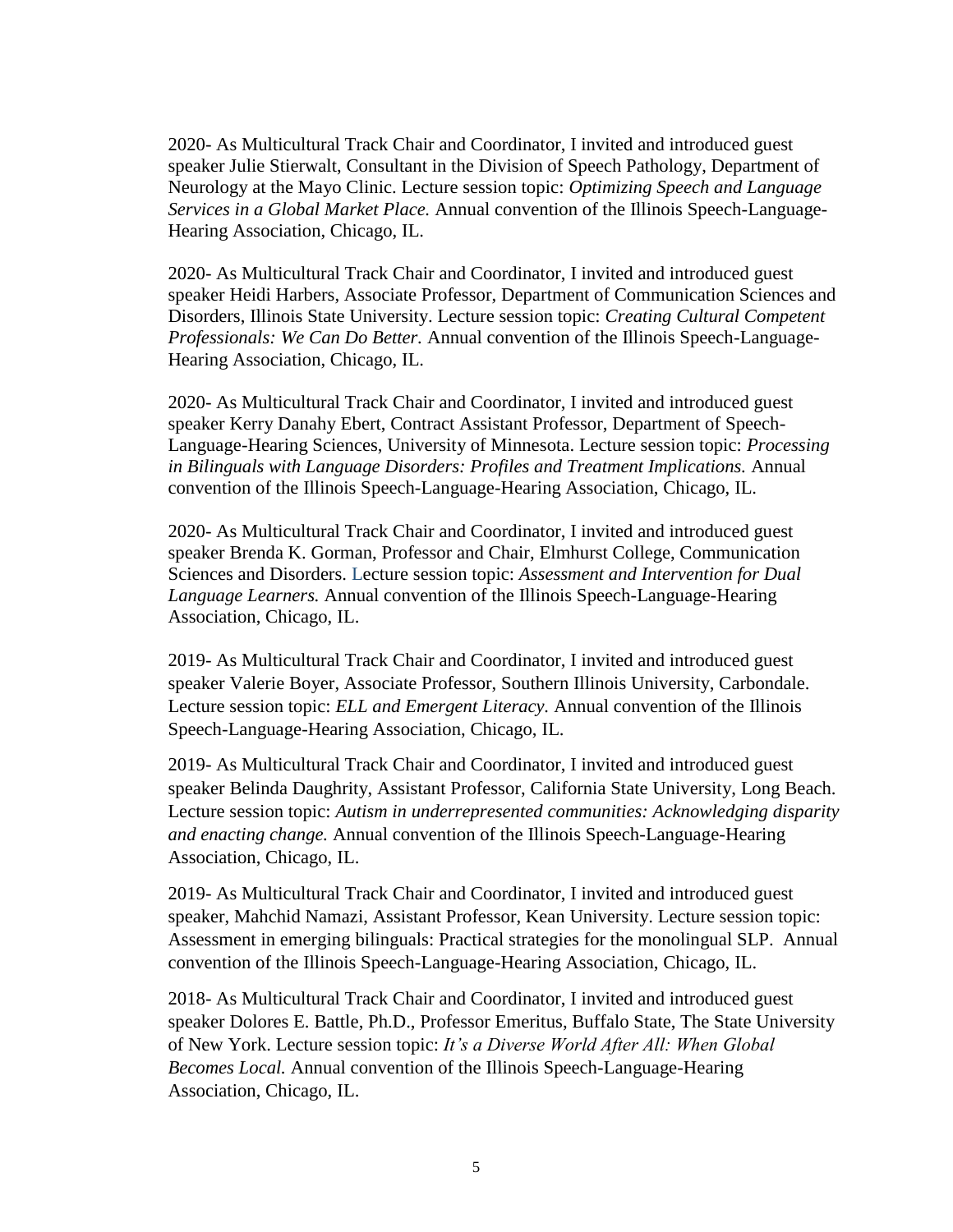2018- As Multicultural Track Chair and Coordinator, I invited and introduced guest speaker Edward Garcia, AuD., Assistant Professor in the Department of Speech-Language Pathology at California State University, Long Beach. Lecture session topic: *The Effect of Latino Cultural Values on Audiological Clinical Assessment.* Annual convention of the Illinois Speech-Language-Hearing Association, Chicago, IL.

2018- As Multicultural Track Chair and Coordinator, I invited and introduced guest speaker Carolyn Conway Madding, Ph.D., Professor in Department of Speech-Language Pathology at California State University, Long Beach. Lecture session topic: *Many Cultures, Many Languages—Now What Do I Do?* Annual convention of the Illinois Speech-Language-Hearing Association, Chicago, IL.

2017- Introduced invited guest speaker Linda McCabe Smith, Ph.D., Vice provost for institutional equity and diversity at North Carolina State University. Lecture session topic: *Retention of Underrepresented Faculty in Speech and Language Pathology (Part 1 and 2).* Annual convention of the Illinois Speech-Language-Hearing Association, Chicago, IL.

2017- Introduced invited guest speaker Maria-Ines Pegoraro-Krook, Ph.D., Professor in the Department of Speech, Language and Hearing Disorders, Bauru School of Dentistry, University of São Paulo, Brazil. Lecture session topic: *Prosthetic Management of Cleft Palate/Velopharyngeal Dysfunction.* Annual convention of the Illinois Speech-Language-Hearing Association, Chicago, IL.

2017- Introduced invited guest speaker Maria-Ines Pegoraro-Krook, Ph.D., Professor in the Department of Speech, Language and Hearing Disorders, Bauru School of Dentistry, University of São Paulo, Brazil. Lecture session topic: *Intensive-Speech-Therapy in Cleft Palate: A Tool for Preparing Students/Certified Speech-Language Pathologists (SLPs).*  Annual convention of the Illinois Speech-Language-Hearing Association, Chicago, IL.

### **VIII. PEER-REVIEWED ARTICLES**

**Alani, S. S.**, Stierwalt, J. A. G., LaPointe, L. L., Morris, R. J., Jeong, A. C. & Garcia, E. *A comparison of pulse oximetry (PO) levels during swallowing in healthy adults and in individuals with chronic obstructive pulmonary disease (COPD)*. Manuscript in preparation.

**Alani, S. S.**, Stierwalt, J. A. G., LaPointe, L. L., Morris, R. J., Jeong, A. C., Upton, T. D., & Garcia, *Pulse oximetry (PO) levels during swallowing in young and older healthy adults.* Manuscript in preparation.

**Alani, S. S.**, Stierwalt, J. A. G., & Garcia, E. *The clinical application of the 100mL water swallow in healthy adults and in individuals with chronic obstructive pulmonary disease (COPD)*. Manuscript in preparation.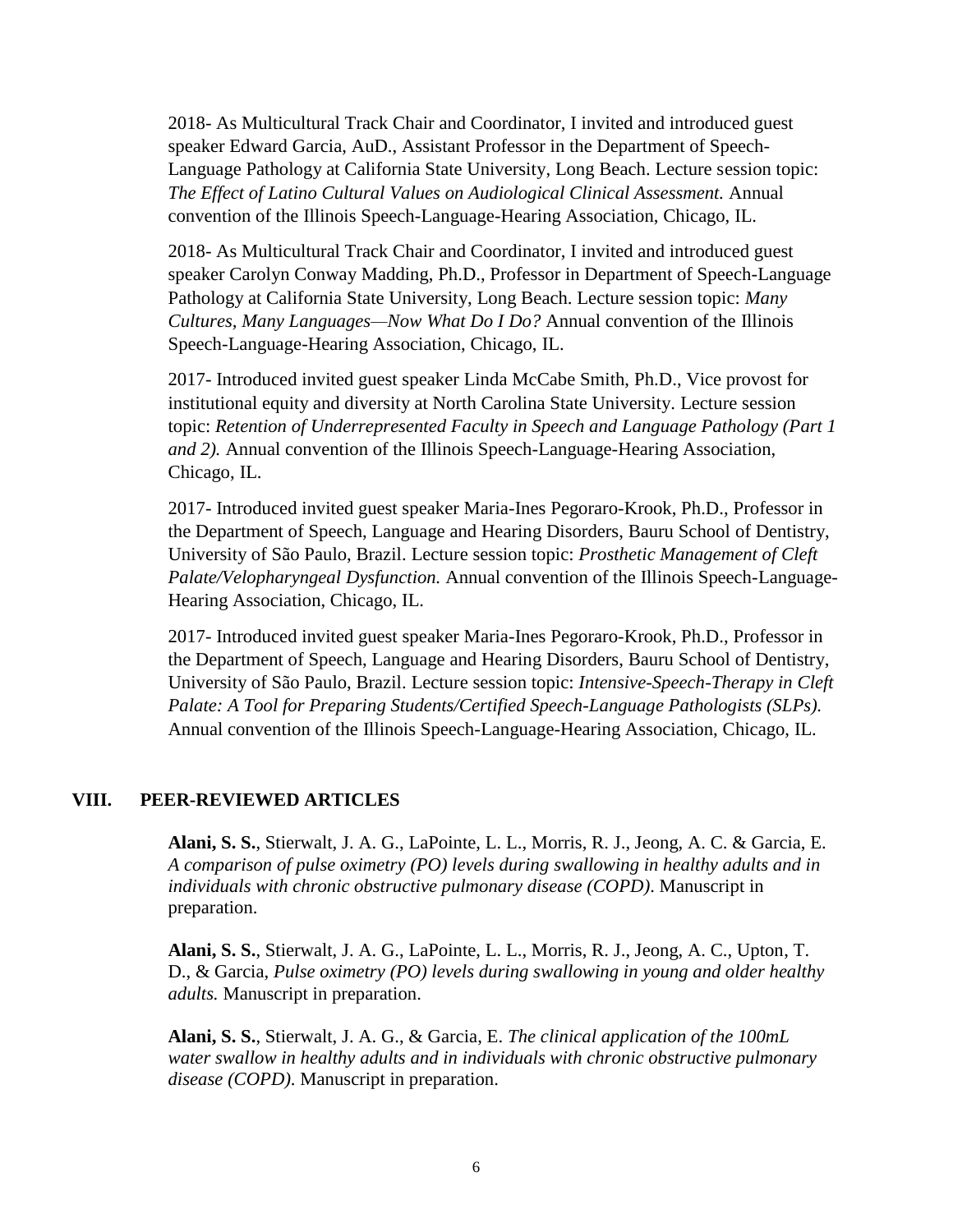**Alani, S. S.,** Jones, Natalie. *An examination of electrophysiological responses of healthy young adults to stuttered speech.* Research halted due to COVID-19 pandemic.

**Alani, S. S.,** Poalillo, N. *A comparative analysis of electrophysiological responses in adults who do and do not stutter.* Research halted due to COVID-19 pandemic.

# **IX. HONORS AND AWARDS**

Accepted into the Center for Health Equity Research (CHER) Institute at California State University Long Beach

# **X. COURSES TAUGHT**

### **A. California State University, Long Beach**

*Graduate (primary instructor):*

- Seminar in Motor Speech Disorders and Fluency Disorders
- Seminar in Dysphagia
- Research Methods: Applied and Basic

#### *Undergraduate (primary instructor):*

- Introduction to Acquired Neurogenic Communication Disorders in Adults
- Motor Speech Disorders and Fluency Disorders
- Disorders of Swallowing
- Anatomy and Physiology of the Speech and Hearing Mechanism

### **B. Southern Illinois University, Carbondale, IL**

*Graduate (primary instructor):*

- Neurogenic Disorders of Communication I
- Research Design in Speech Pathology and Audiology
- Medical Speech Language Pathology
- Stuttering: Behavior Assessment and Therapy
- Neurogenic Disorders of Communication I

### *Undergraduate (primary instructor):*

- Augmentative and Alternative Communication
- Introduction to Speech-Language and Hearing Sciences
- Augmentative and Alternative Communication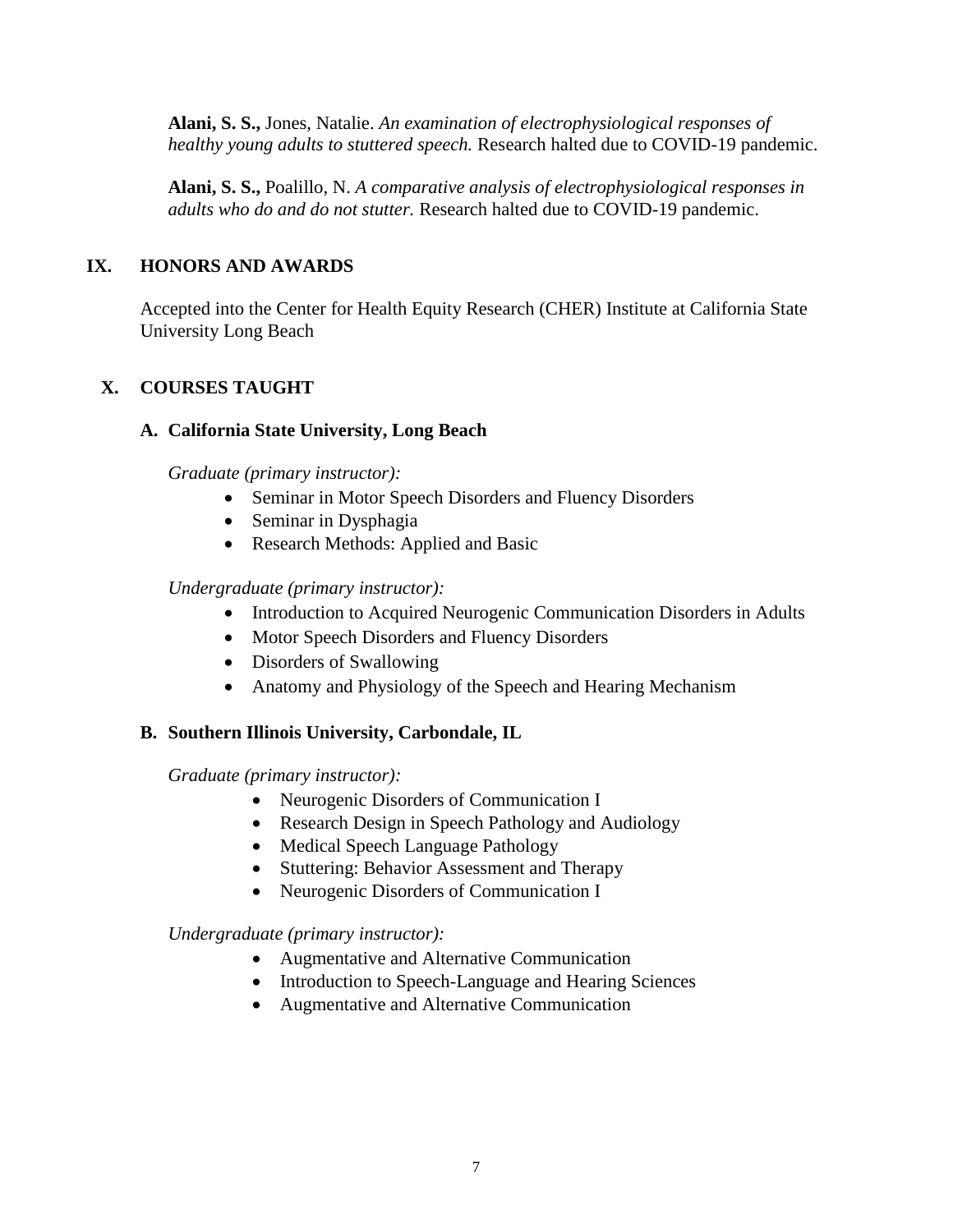#### **C. Florida State University, Tallahassee, FL**

Undergraduate:

*Supervised Teaching Class*

• Acquired Communication Disorders

*Online Course Development*

• Motor Speech Disorders

*Teaching Assistant*

- Anatomy and Physiology of Speech, Hearing and Swallowing, spring 2009
- Neurological Basis of Communication

#### **XI. THESIS SUPERVISION**

*Ph.D.*

#### *M.S.*

Candice Oakley, M.S., Thesis, Committee Member, (2021-)

- Hannah Sullivan, Master Thesis, Committee Member Successfully defended, June 2017
- Alex Morgan, Master Thesis, Committee Member Successfully defended, November 2017

#### *B.A.*

Itzel Torres, Honors Thesis, Committee Chair, completed 2021

Natalie Jones, Honors Thesis, Committee Chair, completed, 2020

#### **XII. STUDENT MENTORSHIP/SUPERVISION**

Natali Poalillo, adviser and mentor to research project Randall Boen, Supervised teaching, Ph.D. student Courtney Bingel, Research Assistant, Undergraduate student

Randall Boen, Ph.D. Dissertation, Committee Member (in progress) Successfully defended his Ph.D. prospectus, October 2017 Successfully defended his Ph.D., 2018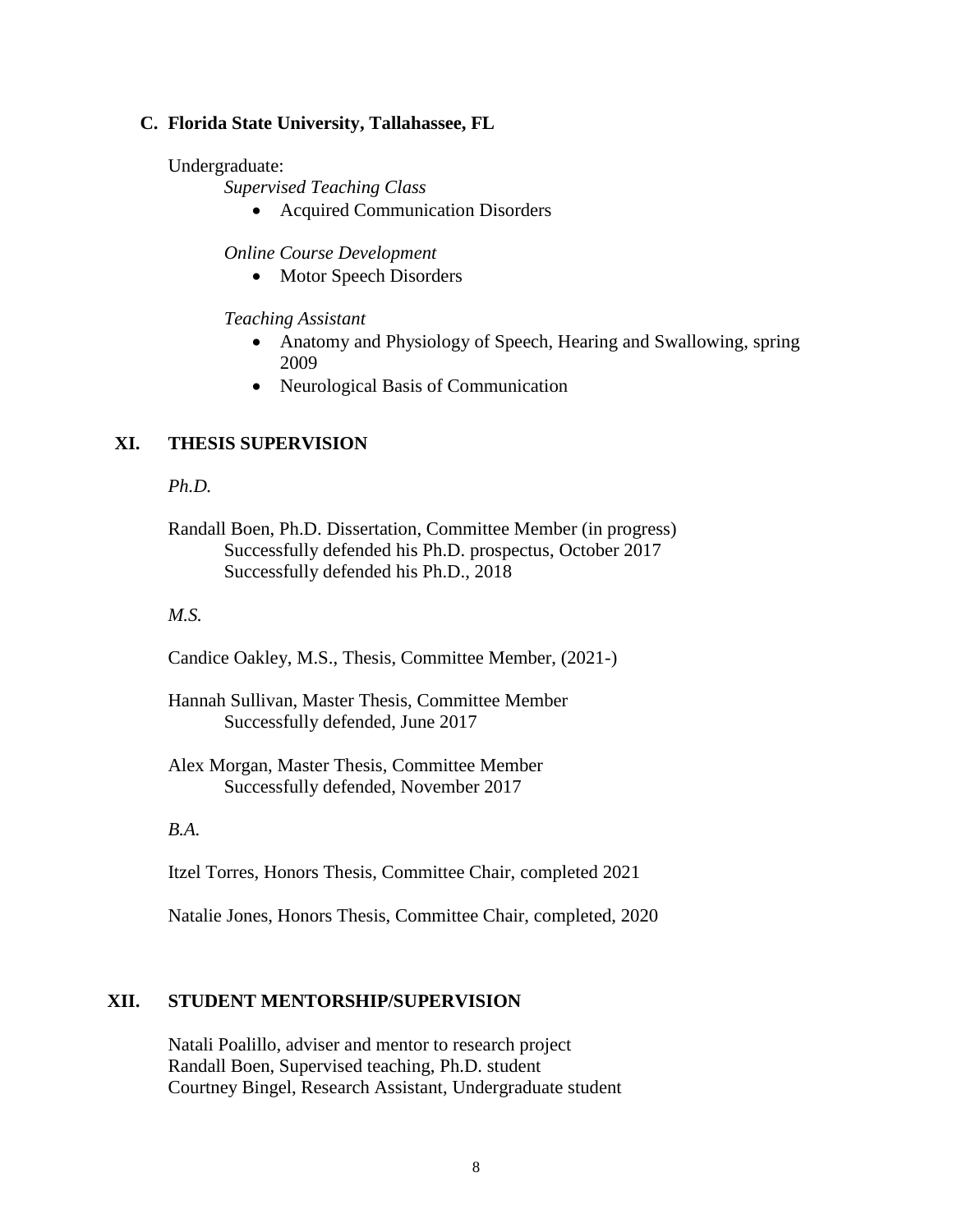# **XIII. PROFESSIONAL COMMITTEES AND SERVICE**

California State University, Long Beach

#### A. **Department Level**

- Scholarship committee
- Grade appeals committee
- Faculty search committee
- Graduate admission committee
- Graduate student admissions committee
- Library representative/liaison

# B. **College Level**

- Faculty council representative
- Alternate for the college research committee
- Alternate for the college of grade appeals committee
- Banner Carrier, CHHS Commencement (Fall 2019)

# C. **University Level**

• Program assessment and review council representative

Southern Illinois University (SIU)

### A. **Rehabilitation Institute Level**

- Equipment Committee, 2015-2018
- Guy A. Renzaglia (GAR) Lecture Committee, 2015-2018
- Introduced keynote speaker: Gail J. Richard, Ph.D., CCC-SLP
- Past president of the American Speech-Language-Hearing Association (ASHA)
- Work with other committee members each year to search for and secure a speaker as well as involved with other tasks associated with the committee
	- Awards and Scholarships Committee, 2016-2018

### B. **Communication Disorders and Sciences (CDS) Program**

- Member of the Admissions Committee, 2016-
- Member of the Advisory Board, 2016-
- Member of the Search Committee to select a Tenure-Track faculty member, 2016
- Graduate review and academic advisor for graduate students, 2016
- Committee member for oral comprehensive examinations for second year M.S. SLP students, 2016